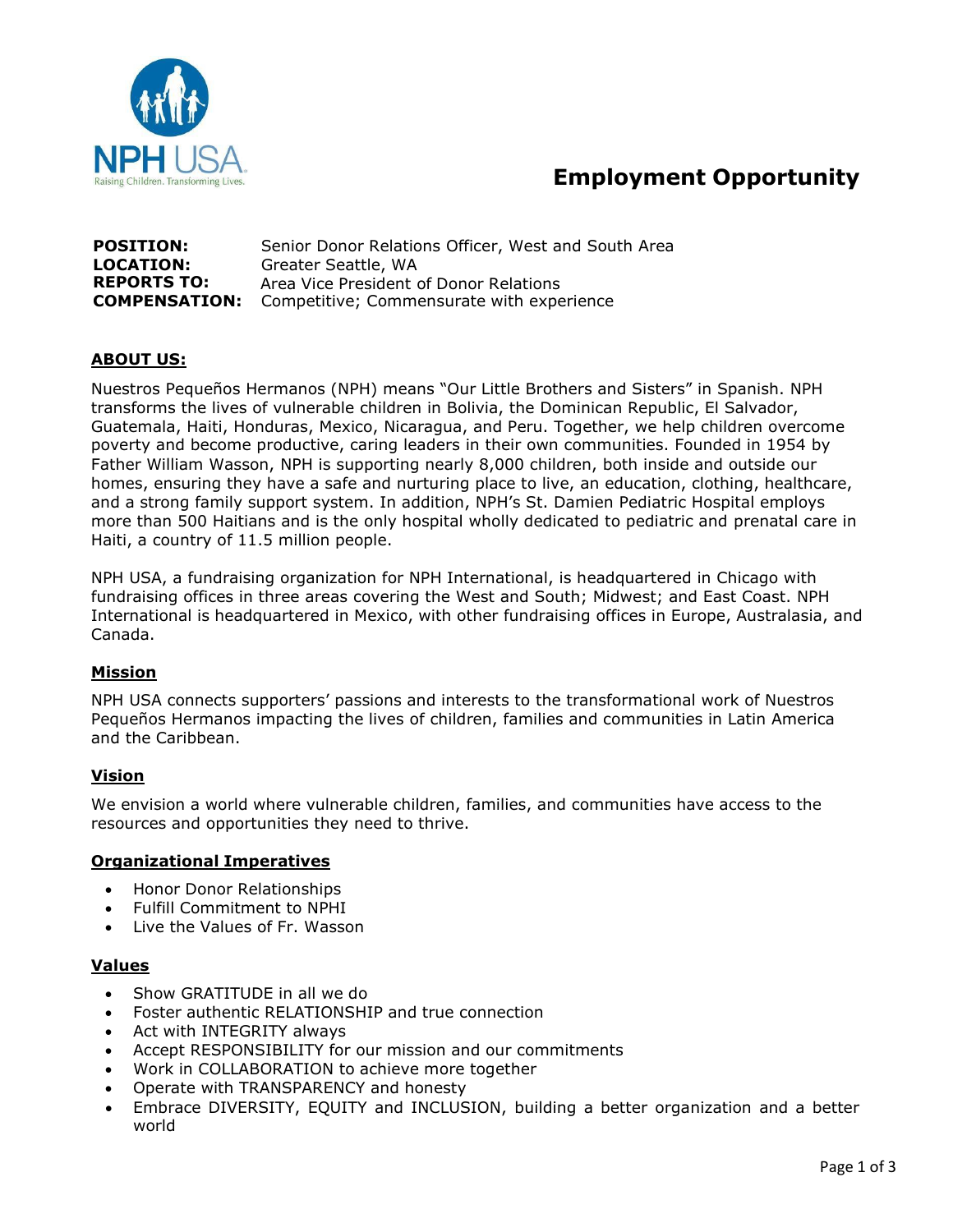## **POSITION SUMMARY:**

The Senior Donor Relations Officer builds and expands relationships with new and existing donors to support the work of NPH International. Within our donor-centered culture, you will manage a portfolio of 100-120 donors and prospects, meeting personally with donors whenever possible.

The Senior Donor Relations Officer will connect and foster donor relationships, build visibility and impact and secure financial resources. This individual will design and implement a comprehensive fundraising plan for developing key external alliances by cultivating individual, corporate and foundation philanthropic support.

Your portfolio will include individuals, foundations, businesses, and other organizations. You will support the fundraising activity of Board members in your area, identify potential new donors, support area fundraising events, and both coordinate and accompany donors on visits to our NPH homes.

The Senior Donor Relations Officer will have primary responsibility for establishing and implementing operational strategies and execution needed to grow and support annual gifts, child sponsorships, major gifts, special events, corporate, and foundation support. The Senior Donor Relations Officer will expand and diversify NPH USA's donor base and work closely with the area Vice President to secure program funding.

It is expected that the Senior Donor Relations Officer is a strong leader who embodies a clear understanding and passion for NPH USA's mission, vision, organizational imperatives, values, diversity, equity, and inclusion.

## **PRIORITIES AND RESPONSIBILITIES**

The Senior Donor Relations Officer will:

- Manage a personal portfolio of approximately 120 major donors and prospects and be responsible for the identification, cultivation, solicitation and stewardship of these individuals, corporations and foundations;
- Develop and follow multi-year cultivation, solicitation and stewardship plans for each portfolio member – facilitating deeper connections between donor interests, philanthropic goals and the needs of NPH;
- Travel throughout assigned area to make donor and prospect exploratory, cultivation, solicitation and stewardship visits consistent with assigned targets;
- Implement a structured program for fostering strong relationships with targeted individual and institutional donor constituencies, involving where appropriate the CEO, board members, and other members of the NPH family as appropriate;
- Ensure the successful execution of all development strategy which includes the planning, execution and follow-up of donor trips and fundraising events;
- In partnership with the local board chair and other board members, oversee the involvement, identification, training, and support of fundraising volunteers in outreach and solicitation;
- Participate in long-range strategic planning for NPH USA; prepare annual operating plans and budgets, incorporating fundraising projections into the budget of the organization;
- Oversee the selection, performance management, and development of a direct reports, working closely to grow skill levels in fundraising and cross-functional collaboration to achieve fundraising goals.